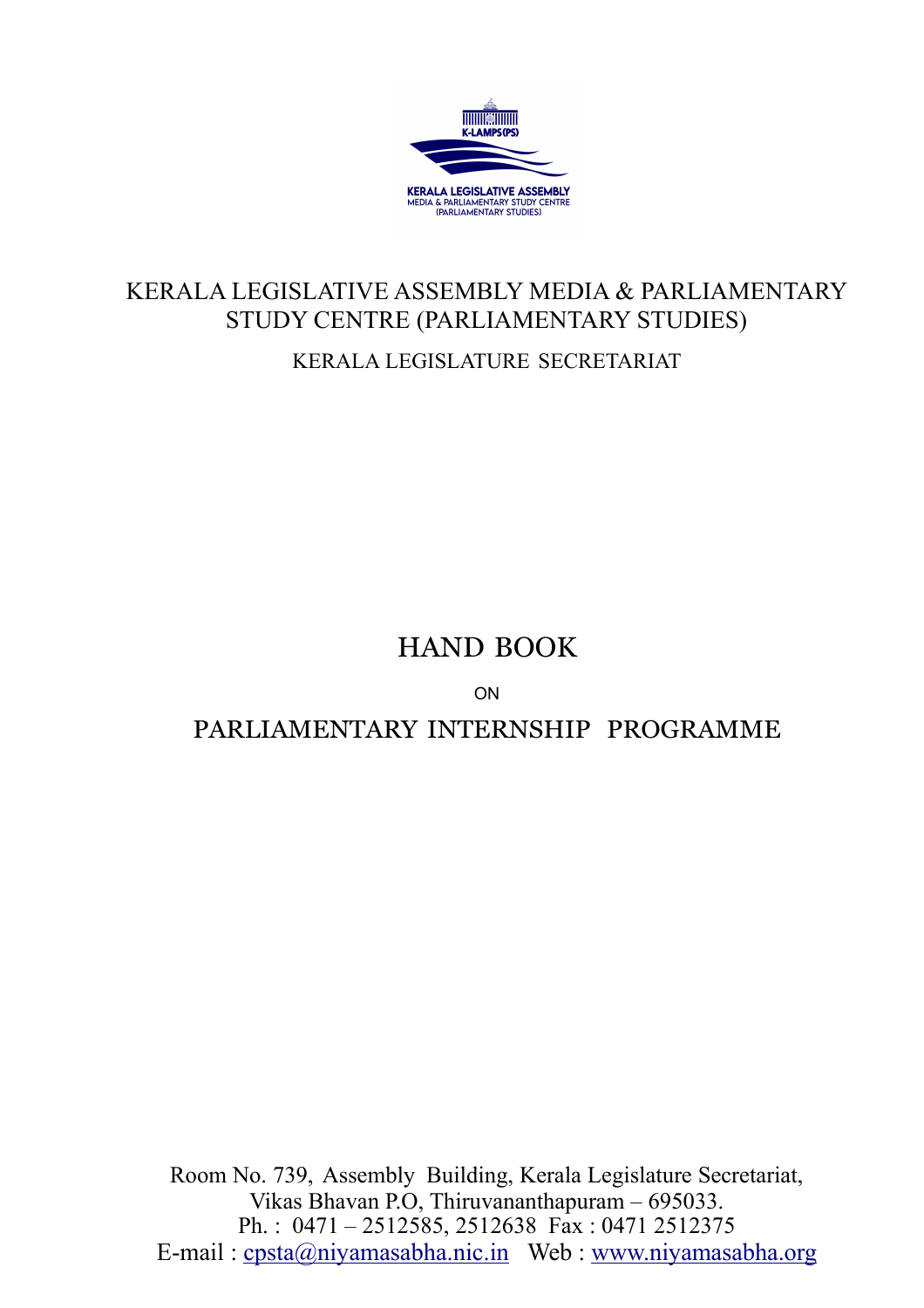

### KERALA LEGISLATIVE ASSEMBLY MEDIA & PARLIAMENTARY STUDY CENTRE (PARLIAMENTARY STUDIES)

Parliamentary Internship Programme

#### **Vision**

The Parliamentary Internship Programme under the aegis of Kerala Legislative Assembly Media & Parliamentary Study Centre (Parliamentary Studies), Kerala Legislature Secretariat aims to provide an opportunity to undergraduate students of Law to acquaint themselves with the fundamental principles and practice of parliamentary democracy and democratic institutions in general, Indian parliamentary system and specifically about the legislative procedure and activities of Kerala Legislative Assembly. The Programme also aims at imparting requisite skills and knowledge to enable the Interns to develop a proper perspective about the role of Legislature in the parliamentary system which, in turn, would help them while working in their own chosen fields in future.

**Duration:** The duration of the Internship Programme will be upto fifteen days. The duration of the internship can be suggested by the interns. Request for extension of duration will not be entertained.

**Eligibility:** The Internship shall be open to students of Law from recognised institutions. A maximum number of ten students will be allowed in one batch from an institution.

**Application :** The applicant should submit a letter recommending him/her for the Internship programme from the Principal of College/Head of the Institution where he/she is undergoing studies along with the completed application form. The applicant must also submit a brief statement in 100-150 words which should inter alia state why he/she intends to join the Internship Programme, his/her career goals, and how the Internship will help him/her in achieving those goals. The shortlisted applicants will be called to appear for a personal Interview.

#### **Conditions & Student Responsibilities**

- 1. The internship shall be allowed considering Assembly sessions and other programmes of Kerala Legislative Assembly.
- 2. All expenses relating to the internship programme shall be borne by the Interns themselves.
- 3. The K-LAMPS(PS) will provide guidance and reference facility for the internship programme.
- 4. The Kerala Legislative Assembly Media & Parliamentary Study Centre (Parliamentary Studies) of Kerala Legislature Secretariat shall have the right to cancel the internship awarded to any intern, without stating any reason, during the course of the programme at any point of time.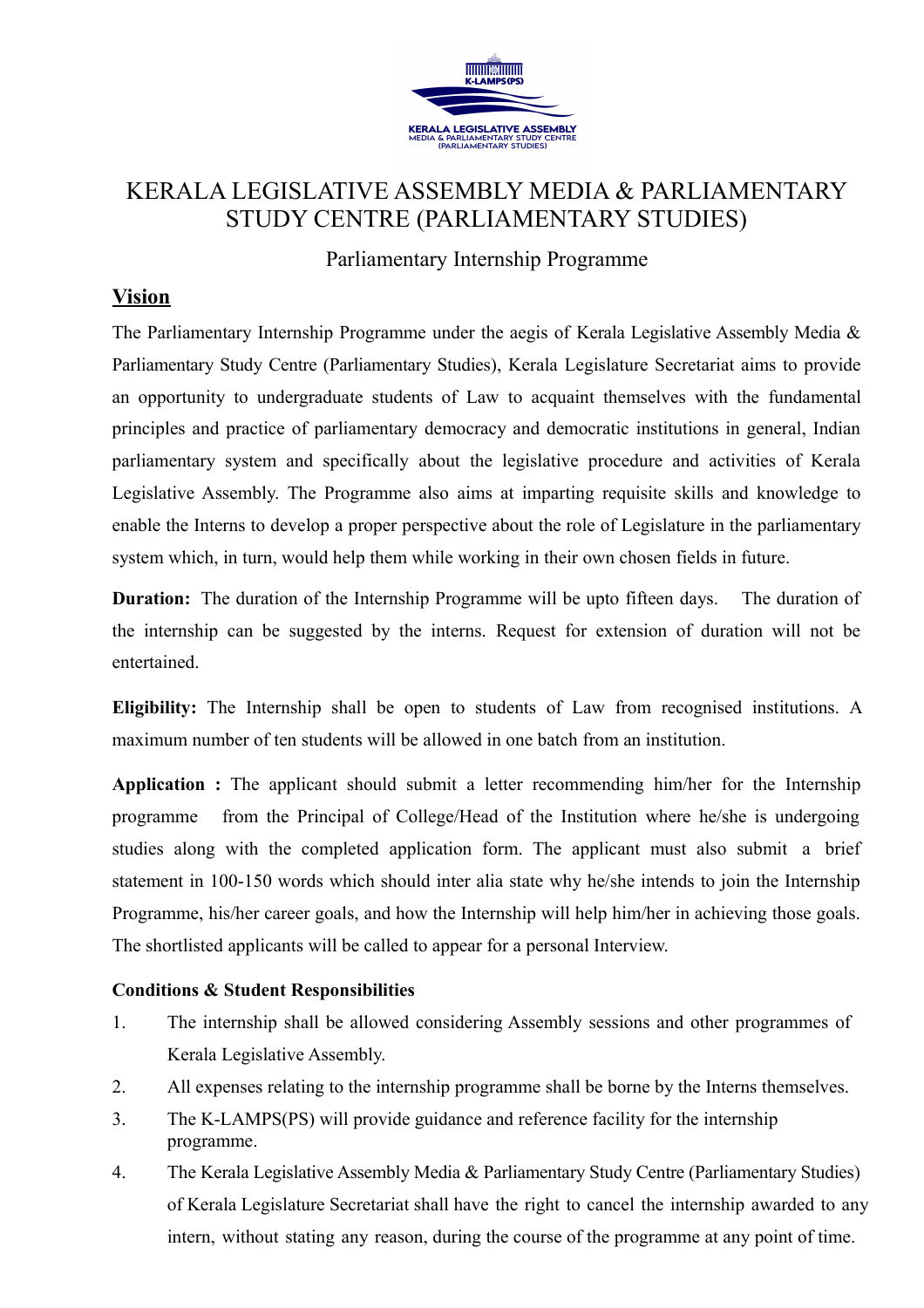- 5. The Kerala Legislative Assembly Media & Parliamentary Study Centre (Parliamentary Studies) shall issue a Certificate to the Interns on successful completion of the Internship Programme.
- 6. The selected Interns shall
	- (a) comply with all stipulations regarding attendance, dress code and behaviour as directed by the K-LAMPS(PS) from time to time.
	- (b) undertake the academic activity only during the scheduled hours.
	- (c) adhere to the standards of professional behaviour appropriate to the student's discipline.
	- (d) behave in an appropriate manner consistent with relevant policies, codes, standards and rules of K-LAMPS(PS).
	- (e) at all times appropriately and responsibly use the resources of the host organisation.
	- (f) undertake all activities required in relation to the Internship Programme.
	- (g) preserve the confidentiality of information concerning the host organisation, its employees, clients and its operations obtained during the Internship.
	- (h) sign a Declaration and the statement of conditions attached thereto separately.

**Project Report :** The successful completion of an Internship requires the Intern to pursue an Internship project decided upon in consultation with his/her Project Guide assigned by the K-LAMPS(PS). At the end of the internship period, the intern is expected to submit internship project report in duplicate to the K-LAMPS(PS). The K-LAMPS(PS) will have the right to publish or use in any manner the content of the project report submitted by the interns.

The completed application in the attached format should reach :-

The Under Secretary, Kerala Legislative Assembly Media & Parliamentary Study Centre (Parliamentary Studies) [(K-LAMPS(PS)], Room No. 739, Third Floor, Assembly Block, Kerala Legislature Secretariat, Vikas Bhavan P.O, Thiruvananthapuram, Kerala, PIN-695033.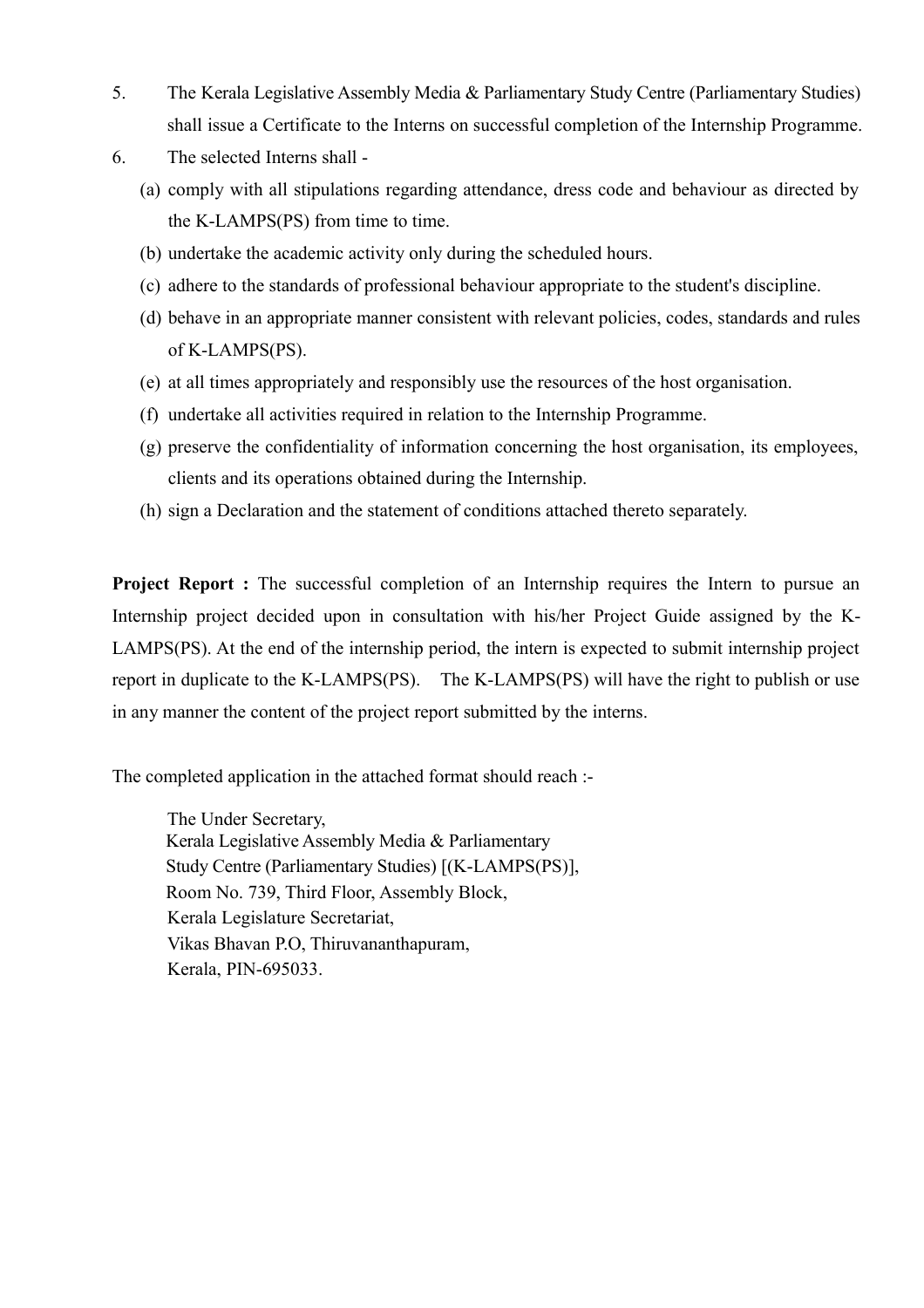#### **APPLICATION FOR PARLIAMENTARY INTERNSHIP PROGRAMME**

Affix a recent passport size photograph here

| 1.  | Name (In block letters)                              |                      |  |  |  |
|-----|------------------------------------------------------|----------------------|--|--|--|
| 2.  | Name and address of the<br>College.                  |                      |  |  |  |
| 3.  | Course & Semester                                    |                      |  |  |  |
| 4.  | Date of Birth<br>$\ddot{\cdot}$                      |                      |  |  |  |
| 5.  | Gender                                               | $\ddot{\phantom{a}}$ |  |  |  |
| 6.  | Name of Parent/Guardian                              |                      |  |  |  |
| 7.  | <b>Address for Communication</b>                     |                      |  |  |  |
|     | a) Permanent address                                 |                      |  |  |  |
| 8.  | Phone No.                                            |                      |  |  |  |
| 9.  | E-mail                                               | $\ddot{\cdot}$       |  |  |  |
| 10. | Details of Internship programmes<br>already attended |                      |  |  |  |

11. Duration of internship : From …................... to …..................... (….....days)

#### DECLARATION

I declare that I fulfil the eligibility conditions as per the guidelines of Internship Programme and that all the statements made in this application are true, complete and correct to the best of my knowledge and belief. I understand that in the event of any information being found false or incorrect at any stage, my Internship is liable to be cancelled/terminated. Place ·

| Date : |                               |  | Name and Signature of the student. |  |
|--------|-------------------------------|--|------------------------------------|--|
|        |                               |  | For Office use                     |  |
|        | Internship allowed/rejected · |  |                                    |  |

Internship allowed/rejected : Name and Designation of Guide : Topic selected for Internship : Project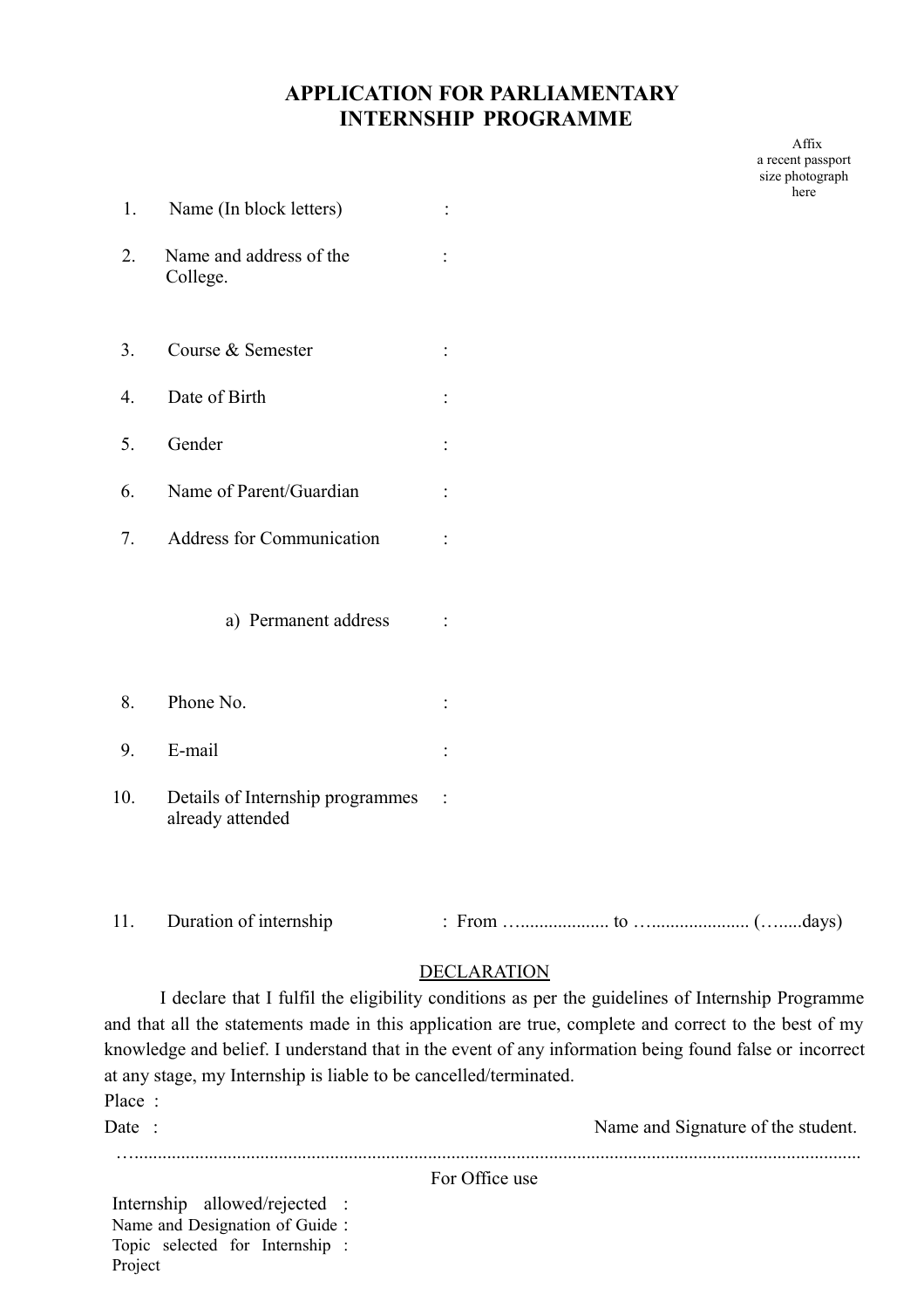#### **DECLARATION**

I hereby declare that I shall abide by the rules and regulations as required by the Kerala Legislative Assembly Media & Parliamentary Study Centre (Parliamentary Studies) [K-LAMPS(PS)] of the Kerala Legislature and submit a project report in duplicate prepared in connection with the programme and a report on the Internship programme within the time prescribed. I also accept that I shall be liable to compensate the K-LAMPS(PS), if I fail to submit the reports in time.

Place ·

Date : (Name and Signature of Student)

Countersigned

Head of the Department of Law (Please affix official seal)